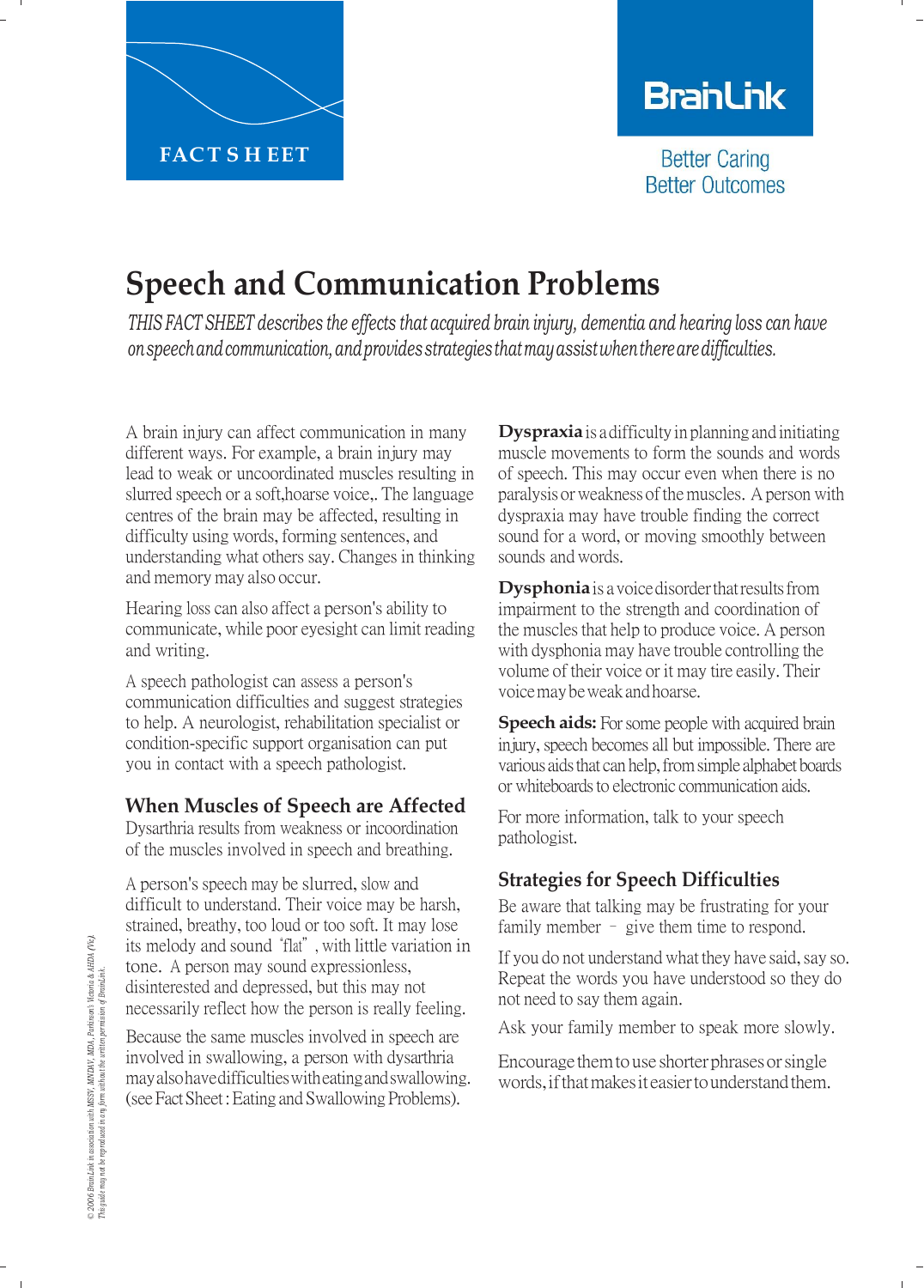If soft voice is the problem, ask them to "feel as if they are shouting". They may not be aware how soft their voice is, and what feels like shouting may be about right for the listener.

Show when you have understood  $-$  nod your head and say "I see" or repeat and rephrase the message.

It is usually best to let the person finish their sentence. Don't anticipate what they are going to say.

If repeated attempts fail, be honest, say: "I'm sorry, I don't understand. Let's try again later".

Writing may be simpler for some people. If the person cannot use a pen, see whether they can use an alphabet card to point to letters and to spell out words or a communication chart to point to pictures.

### **When Language Centres are Affected**

Dysphasia or aphasia results from damage to the centres in the brain that control language - the way we understand and use words and sentences. These language centres are typically on the left side of the brain.

A person with dysphasia may have difficulties understanding, talking, writing, reading and using and interpreting body language.

**Understanding:** A person may not be able to recognise or understand words or the meaning of speech. They may not remember information they are told.

A person may become confused when too much information is presented at once, eg when more than one person is talking or when listening to a conversation.

**Talking:** A person may know the name of an object but not be able to find the correct word. Some people may have particular difficulty saying the small, connecting words  $-$  "the", "and", "to" etc. Others may use long sentences, but not use key words. Jargon or meaningless strings of words and sounds may also be present. Words may slip out unexpectedly, but the person may not be able

to repeat them. Others can use simple words and sentences well, but have trouble explaining things more complex things. Some people cannot control swearing.

**Reading:** A person may have trouble recognising letters, reading words or understanding sentences or paragraphs.

**Writing:** Apart from any weakness in the hand, a person may have trouble forming letters, writing words, constructing sentences or writing down ideas. The person may become confused when a lot of information is presented at once, such as a long sentence or a full page.

**Gesture or body language:** A person may have difficulty using gestures or "reading" body language. For example, they may not be able to nod their head for "yes" or hold up three fingers to indicate "three".

#### **Strategies for Dysphasia**

Use short, simple sentences.

Use gesture to complement what you are saying e.g. point to relevant objects.

Check to see if the person has understood you. Repeat, rephrase orsimplify your message if necessary.

Give the person time to speak. Don't rush them or complete their sentences. Encourage the person to communicate, even if this takes time.

Listen for the message the person is trying to convey, not just how the words sound. It is the message that matters, not how they get it across. Any method is good ifitworks.

Avoid background noise and interruptions.

Encourage the person to be as independent as possible, but be there to help if needed.

If the person is upset or frustrated, acknowledge the difficulty they are experiencing and continue to support and encourage their communication attempts.

If you are encouraging the person to use, for example, gestures or a communication board, use